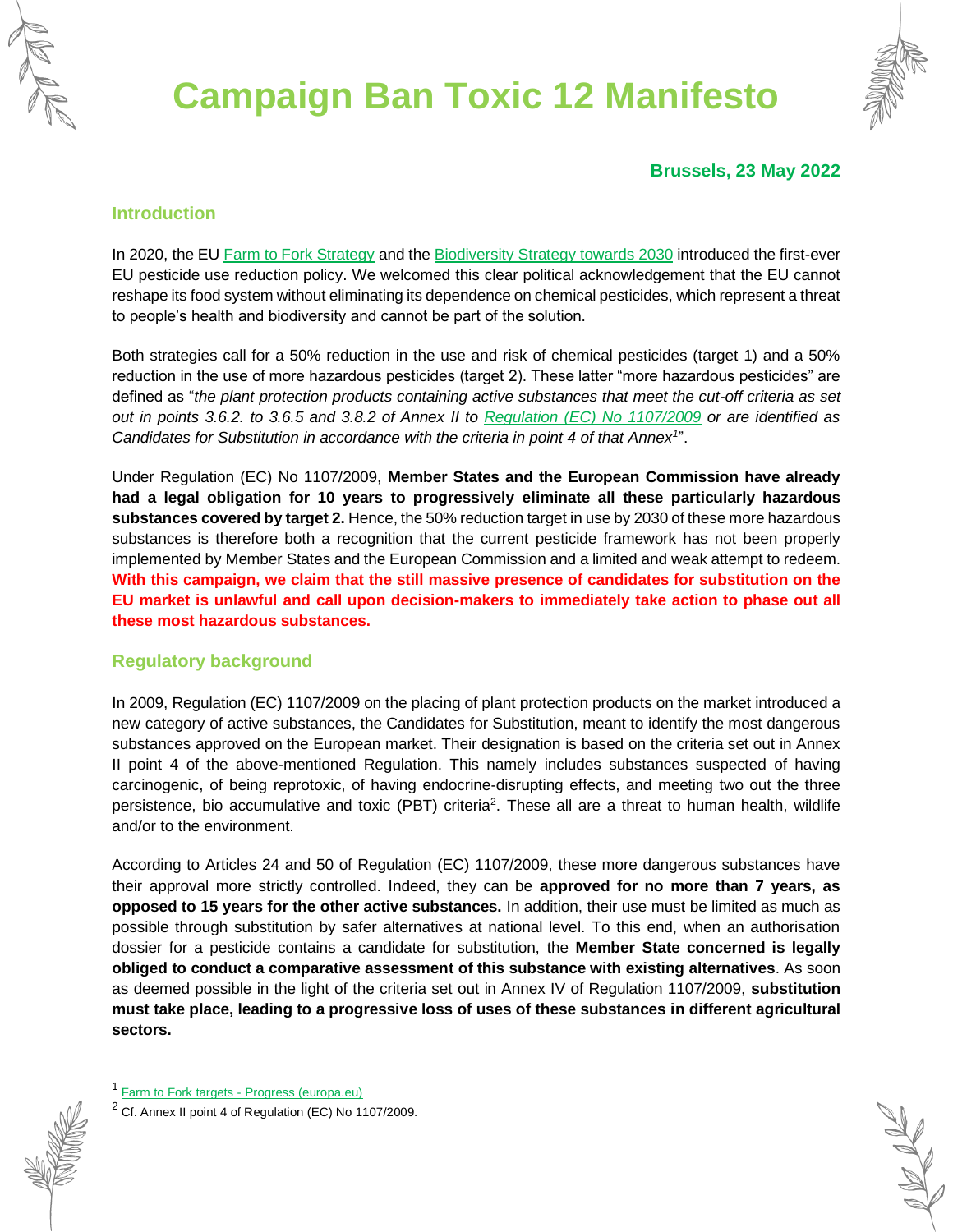



Against this background, the number of authorised and approved Candidates for Substitution should have been progressively reduced until their full elimination today. This did not happen in any respect.

### **Why a campaign?**

More than a decade after the entry into application of Regulation (EC) No 1107/2009 in 2011, whose major purpose is *"to ensure a high level of protection of both human and animal health and the environment",* we note that these core provisions have never been implemented and that no effort has been made in this direction. Candidates for Substitution are still massively approved and authorised in the Member States, and the specific (stricter) provisions coming with this category seem to have been completely ignored.

By their respective (in)action, the European Commission and the Member States are responsible for jeopardizing the objective of "*protecting human and animal health and the environment*" of Regulation (EC) 1107/2009 in different manners:

- **Delays in implementation:** While the criteria for identifying Candidates for Substitution came into force in 2011, a firs[t list](https://eur-lex.europa.eu/legal-content/EN/TXT/?uri=uriserv%3AOJ.L_.2015.067.01.0018.01.ENG) of 77 substances on the market meeting these criteria was only established in 2015<sup>3</sup>. For four years, the provisions overseeing substitution of candidates for substitution could simply not be implemented.
- **No substitution:** In 2019, the conclusions of [REFIT evaluation](https://ec.europa.eu/food/plants/pesticides/refit_en#in_depth_interviews_fol) revealed that out of 530 applications for national authorisations containing a Candidate for Substitution submitted between 2015-2018, none of them led to an authorisation with substitution. The REFIT further highlighted that comparative assessment was performed on only 50% (278) of these applications by Member States.
- **Renewals of approvals:** Between 2014 and 2021, 15 Candidates for Substitution were renewed under this qualification<sup>4</sup>, further feeding this failing substitution system. In addition, the Candidates for Substitution provisions were illegally lifted for [Propoxycarbazone](https://eur-lex.europa.eu/legal-content/EN/TXT/?uri=CELEX%3A32017R1115&qid=1645439605387) and [Flumioxazin,](https://eur-lex.europa.eu/legal-content/EN/TXT/?uri=CELEX%3A32022R0043&qid=1645439627725) which were both renewed as regular active substances (Part B).
- **Extensions of approvals:** Prior to a decision, approval period of Candidates for Substitution are abusively proposed for extension (e.g., for six years in the case of Ziram). These extensions are proposed by 'packages' with other active substances by the European Commission, limiting the scope for opposition from Member States. Of the 27 substances, whose approval was due to expire in 2021, 15 have had their approvals extended at least once in 2020 or in 2021<sup>5</sup>.

On these grounds, **we claim that the presence of these 55 remaining Candidates for Substitution is unlawful**. Would Regulation (EC) No 1107/2009 have been implemented correctly, all these substances would already be substituted by safer alternatives at national level, thus reducing the volume of their (abusive) extensions and renewals of approvals at EU-level.

Instead, we witness a vicious circle that each actor in the chain maintains by not respecting its own obligations, building on a similar excuse: the alleged lack of viable alternatives. **We clearly reject this claim that no viable alternatives exist**. Alternatives, especially non-chemical ones, are broadly used by

<sup>4</sup> ROBIN, D., & MARCHAND, P. (2021). The Slow Decrease of Active Substance Candidates for Substitution in the Framework of the European Pesticide Regulation (EC) No 1107/2009. *European Journal of Risk Regulation,* 1-22. doi:10.1017/err.2021.20 5 *Ibid 4*.



<sup>&</sup>lt;sup>3</sup> Implementing Regulation (EU) No 2015/408 was in 2017 [amended](https://eur-lex.europa.eu/legal-content/EN/TXT/?uri=CELEX%3A32017R2065&qid=1645438409570) to include 8-hydroxyquinoline1 and 1-methylcyclopropene. A further [list](https://eur-lex.europa.eu/legal-content/EN/TXT/?toc=OJ%3AL%3A2020%3A303%3ATOC&uri=uriserv%3AOJ.L_.2020.303.01.0018.01.ENG) was published in 2020 adding seven other substances. Finally, [Flumetralin,](https://eur-lex.europa.eu/legal-content/EN/TXT/?uri=CELEX%3A32015R2105&qid=1645437597286) [Benzovindiflupyr](https://eur-lex.europa.eu/legal-content/EN/TXT/?uri=CELEX%3A32016R0177&qid=1645437615436) and [Cypermethrin](https://eur-lex.europa.eu/legal-content/EN/TXT/?uri=CELEX%3A32021R2049&qid=1645437646884) were approved or renewed as Candidates for Substitution.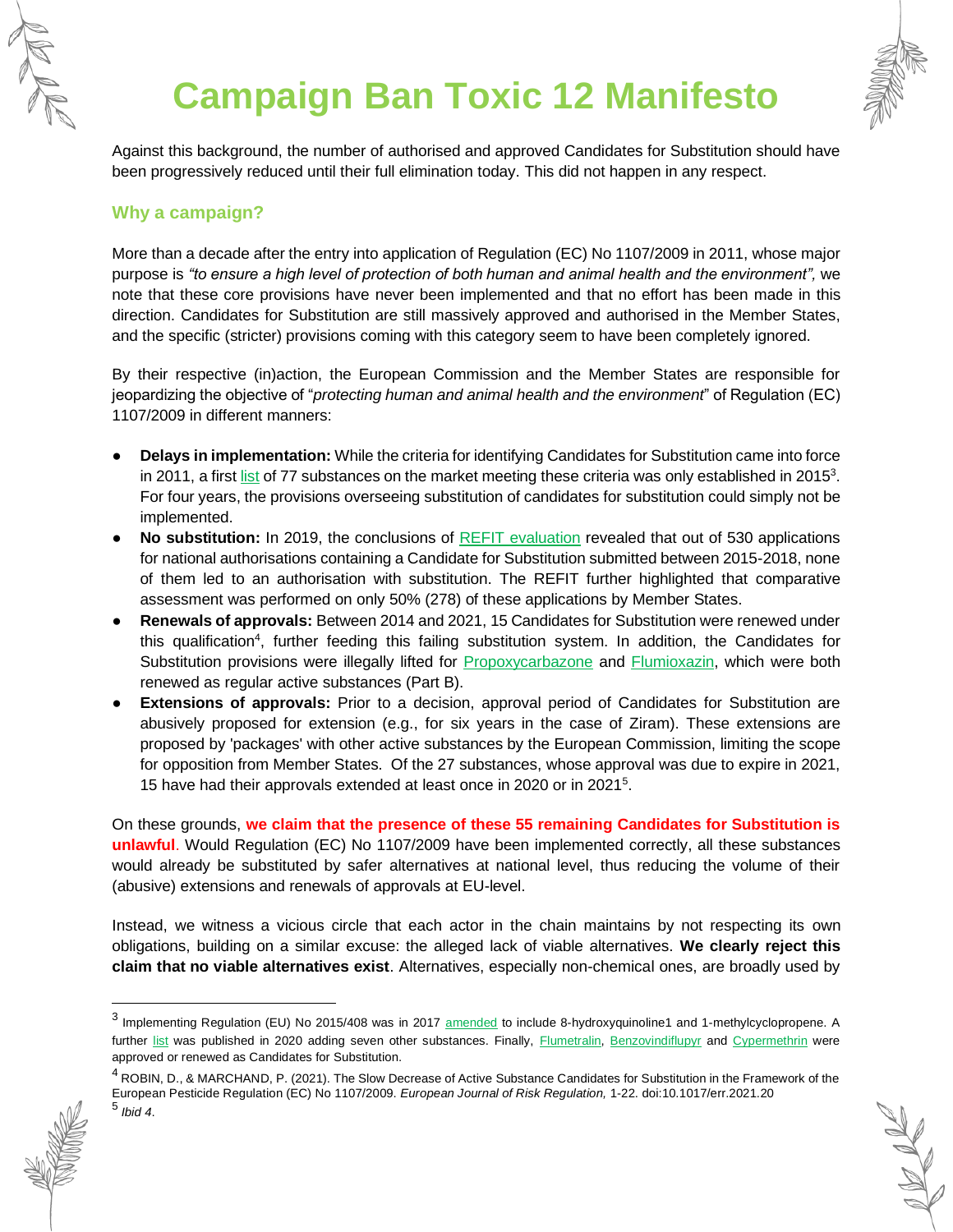



organic farmers, or farmers implementing real Integrated Pest Management, which grow the same cereals without candidates for substitution. The actual problem is that non-chemical alternatives are have constantly been dismissed, including in the [Guidance Document on comparative assessment and Substitution](https://ec.europa.eu/food/system/files/2016-10/pesticides_aas_guidance_comparative_assessment_substitution_rev_1107-2009.pdf) from 2014 from the European Commission. We identify these Guidance Document as the major factor blocking substitution efforts and attempts to implement Integrated Pest Management. Indeed, this document uncritically endorses the [EPPO standard PP 1/271](https://pp1.eppo.int/standards/PP1-271-3) entirely **based on the narrative developed by the agri-chemical industry (for its own benefit)**, which is that chemical diversity is the right mean to counter fight the risk of pesticide resistance. **We claim that this Guidance document is neither in line with Articles 50 and 55 of Regulation (EC) No 1107/2009, nor with its Annex IV.**

**High exposure in food:** We also want to stress our concerns about the high levels of Candidates for Substitution residues in food allowed in the context of [Regulation \(EC\) No 396/2005.](https://eur-lex.europa.eu/eli/reg/2005/396/oj) Indeed, an analysis of the Maximum Levels of Residues established for these Candidates for Substitution revealed that more than 2,700 MRLs are set above the default value of 0.01mg/kg set in Article 18 of Regulation (EC) No 396/2005. Several of these MRLs concern the same food products<sup>6</sup>, which multiplies the likelihood that consumers will be exposed to more than one Candidate for Substitution at a time. In a regulatory system where the cumulative and synergistic effects of active substances are still not assessed (despite clear provisions to that effect<sup>7</sup>), we denounce a total lack of vigilance of regulators and political decision-makers. Consumers are exposed to explosive cocktail effects from the most toxic substances.

### **Key demands**

**At a time when the substitution of the most dangerous substances has become a guiding principle of the [EU Chemicals Strategy for Sustainability,](https://ec.europa.eu/environment/strategy/chemicals-strategy_en#:~:text=The%20European%20Commission%20published%20a%20chemicals%20strategy%20for,boost%20innovation%20for%20safe%20and%20sustainable%20chemicals%20Actions) it is more unacceptable to see that it has remained an empty promise in the very regulation that was its precursor.**

In the context of the Farm to Fork Strategy, **the EU transition to a sustainable food system cannot be achieved until the more hazardous pesticides are fully eliminated from both its production and consumption system by 2030**. To that end, Regulation (EC) No 1107/2009 already contains ambitious, strict, and clear provisions on these most hazardous substances, that only need to be implemented in the right way. Therefore, *Ban Toxic 12* calls upon European decision-makers and Member States to immediately address those implementation shortcomings.

Our key demands are the following:

- **Immediate ban of the 12 most toxic pesticides.** These **Toxic Twelve are among the most dangerous** ones and exposure to them is the highest, due to their use in the fields and/or the important residues in food.
- **Review of all national authorisations of pesticides containing a candidate for substitution.** All Member States must ban these toxics whenever an alternative exists, which will lead to their **phase out by 2030 at the latest.** Member States will have to report on their progress to the European Commission.
- **Independent revision of the rules of substitution by the end of 2022:** unlike the regulation itself, the Guidance Document from 2014 must be independently reviewed to incorporate non-chemical alternatives and to shift away from the current pesticide-intensive agricultural system. The ongoing



 $^6$  For pears for instance, 19 MRLs > 0.01mg/kg exist.

 $<sup>7</sup>$  Cf. Article 4(3)(b) of Regulation (EC) No 1107/2009 and Article 14 of Regulation (EC) No 396/2005.</sup>